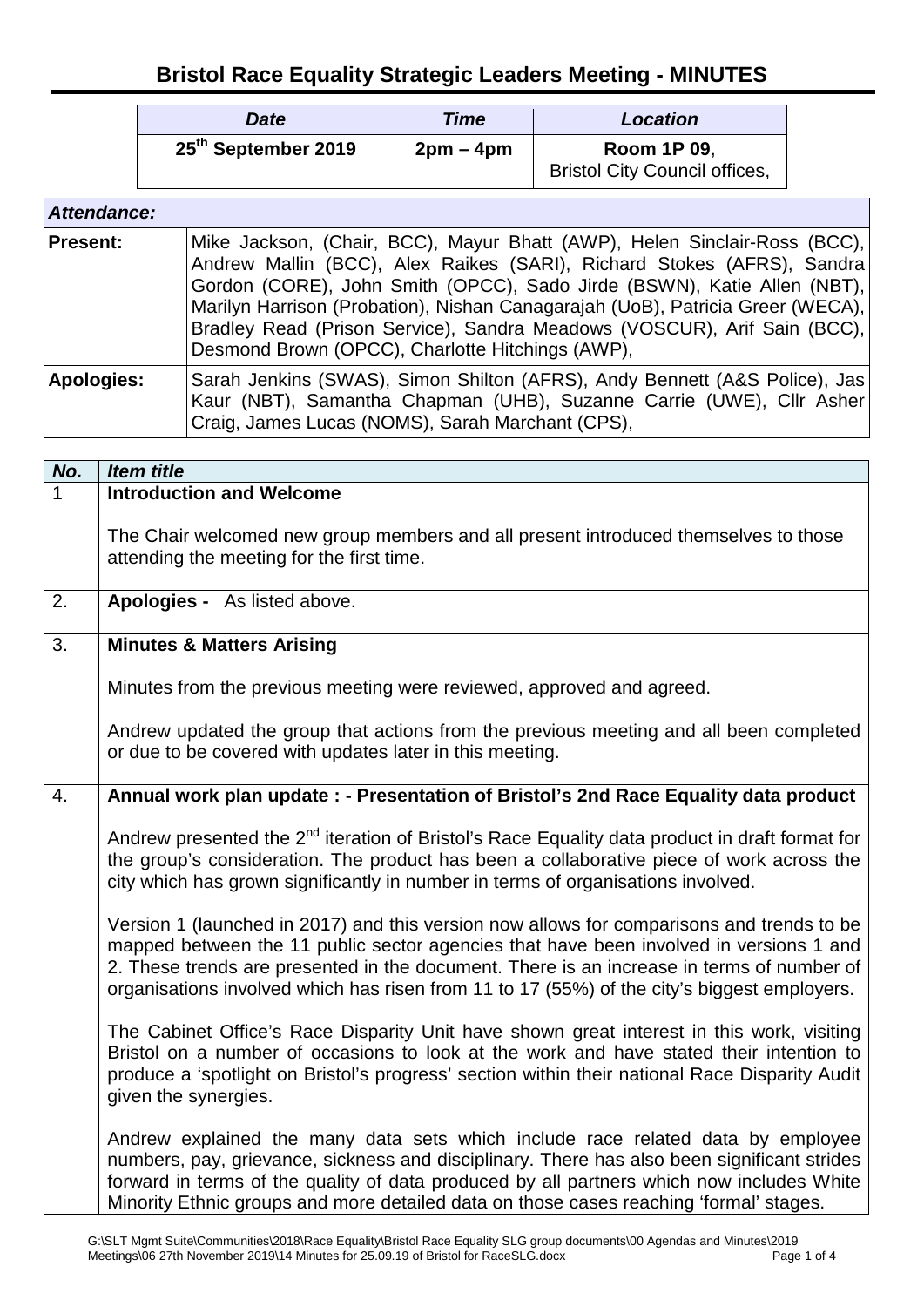|                  | Other improvements are also seen in the presentation of Bristol's population, with this<br>version taking steps to include the Unitary Authority population, as well as travel to work<br>area and economically active populations. A key issue raised was the trajectory of Bristol's<br>population by ethnicity over the next few decades with such significant differences between<br>Bristol's young population and over 65 populations in terms of ethnicity. |
|------------------|--------------------------------------------------------------------------------------------------------------------------------------------------------------------------------------------------------------------------------------------------------------------------------------------------------------------------------------------------------------------------------------------------------------------------------------------------------------------|
|                  | Andrew flagged the importance of an action plan being a key output of this $2^{nd}$ version to<br>ensure a plan is set to address the challenges and opportunities highlighted within the data.                                                                                                                                                                                                                                                                    |
|                  | Action – group supported an Action plan being created in relation to this data product.                                                                                                                                                                                                                                                                                                                                                                            |
|                  | Action – The group suggested that the action plan take the form of each individual agency<br>stating their own top priority actions (suggestion of limiting to 3) to address their own data.<br>To be listed as an action plan within their own sections. Andrew to follow this up with group<br>members.                                                                                                                                                          |
|                  | Action – In addition to the above point the group will then discuss a collective action plan<br>at a future group meeting.                                                                                                                                                                                                                                                                                                                                         |
|                  | Action – the group agreed to a soft launch of the Race Data product at Bristol's Race<br>Equality Conference to showcase the work of the Strategic Leaders group and to display<br>the data product. Asher and Andrew to lead the workshop.                                                                                                                                                                                                                        |
|                  | Richard Stokes raised a query on a possible roll out of this work across other areas and<br>regions, particularly for those organisations working across a regional footprint. Mike stated<br>that we would be happy to share learning and work done with areas but that it would<br>potentially need to be led from those areas, as our work needed to retain a Bristol focus.                                                                                    |
|                  | Sandra Meadows stated that she is happy to explore the opportunities for the VCSE to<br>engage with future iterations of this work and will start these discussions with Andrew.                                                                                                                                                                                                                                                                                   |
|                  | Action - Andrew to share the data product with group members for further review and<br>group members to contact Andrew with any queries ahead of November's meeting.                                                                                                                                                                                                                                                                                               |
| $\overline{5}$ . | Scoping of wider agency race data                                                                                                                                                                                                                                                                                                                                                                                                                                  |
|                  | Mike introduced this agenda item as a follow up from a request made during July's<br>Strategic Leaders group meeting. This agenda item resulted from previous discussion of<br>the Race Equality H.R. Data product. Group members have queried whether there was an<br>opportunity in future to look beyond the H.R. data by exploring and potentially collating the<br>various other race related data sets held by agencies.                                     |
|                  | It was agreed that initial scoping of this would take place at this meeting with all group<br>members sharing the various race related data sets held by their own organisations. Mike<br>started this round table update with each agency presenting a 2 minute overview of what<br>they held. Those absent from the meeting had shared their information with Andrew.                                                                                            |
|                  | The information presented by all members was vast and varied hugely from student data,<br>to patient and service user data as well as additional workforce related data (including data<br>on job applications, offers etc) held by some organisations. Desmond highlighted that there<br>was also much work being collated across the Criminal Justice system in response to the<br>work of the Lammy Review group.                                               |
|                  | Action - Mike queried whether the H.R. Leaders group could play a role in carrying out a<br>deeper dive on some of the common themes and areas. Helen to consider the role H.R.                                                                                                                                                                                                                                                                                    |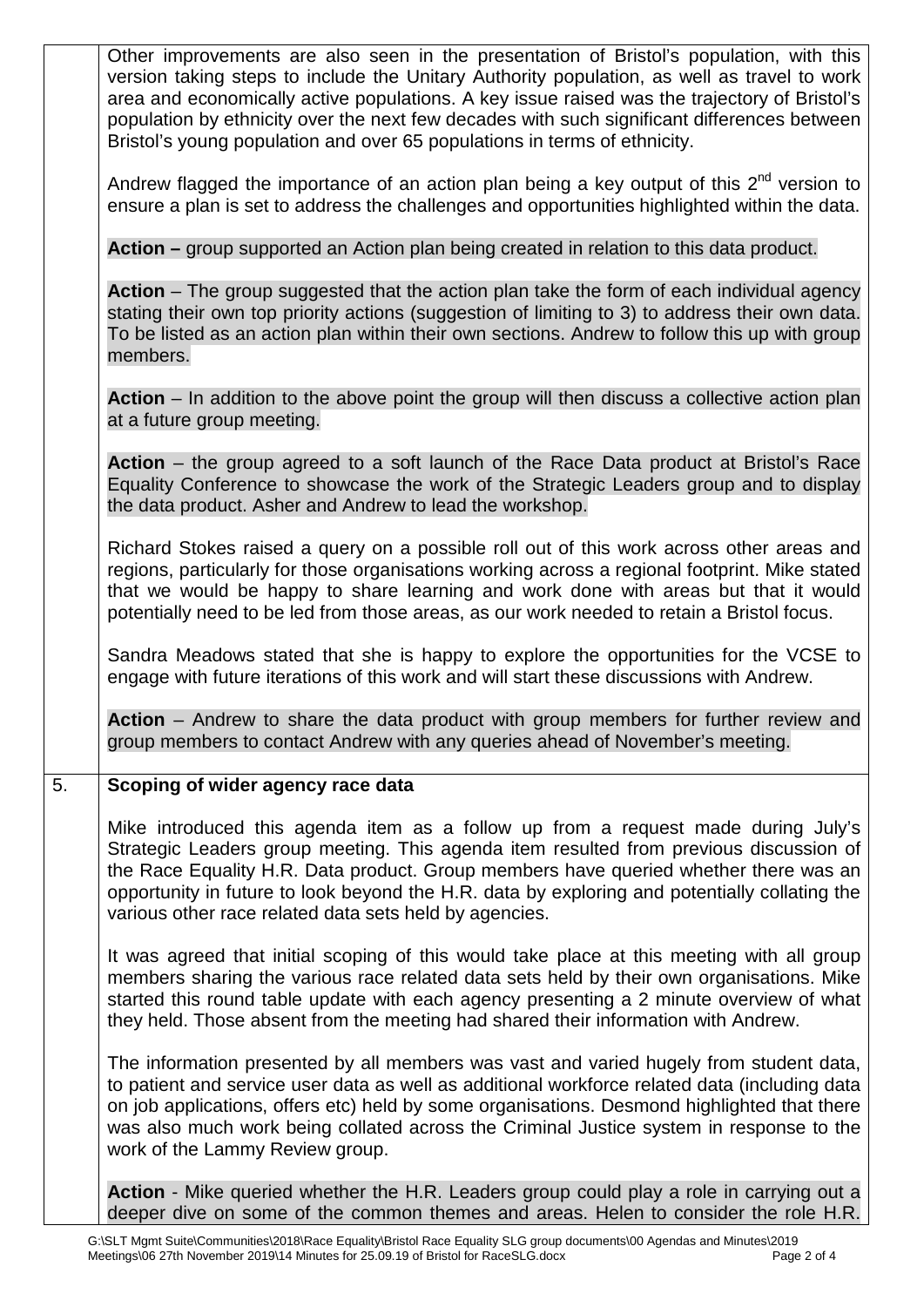|    | Leaders group could play in this.                                                                                                                                                                                                                                                                                              |
|----|--------------------------------------------------------------------------------------------------------------------------------------------------------------------------------------------------------------------------------------------------------------------------------------------------------------------------------|
|    | John Smith also raised the possibility of aligning any Bristol response to this task with the<br>Race Disparity Audit. This Audit was made available for group members and contains 8<br>key pillars within the document.                                                                                                      |
|    | Action – Andrew to collate common themes of responses from all agencies to share with<br>group members prior to next meeting and to explore the possibility of aligning these with<br>the Audit's key themes.                                                                                                                  |
|    | The group agreed to follow up this discussion during November's meeting.                                                                                                                                                                                                                                                       |
| 6. | Annual work plan update - Race Equality Conference                                                                                                                                                                                                                                                                             |
|    | Andrew updated the group on the progress made to date since the previous update.                                                                                                                                                                                                                                               |
|    | Generally progress made had been very positive in terms of the speakers confirmed,<br>number of tickets booked and sponsors declaring an interest in supporting the event.                                                                                                                                                     |
|    | Andrew shared the draft agenda for the event as well as a run through of all the breakout<br>sessions to be showcased.                                                                                                                                                                                                         |
|    | Group members were thanked for their support and for the offer of providing volunteers to<br>help run the event on the day.                                                                                                                                                                                                    |
|    | Councillor Craig is having weekly briefings from Andrew on the Conference to provide steer<br>and have regular overview of updates.                                                                                                                                                                                            |
|    |                                                                                                                                                                                                                                                                                                                                |
| 7. | <b>Update from the Commission on Race Equality</b>                                                                                                                                                                                                                                                                             |
|    | Sandra Gordon updated members that CORE are looking to elect a new Chair and also<br>looking to recruit new commissioners.                                                                                                                                                                                                     |
|    | Sandra updated that the commission are taken forward work regarding the lack of<br>representation within Unions and will provide updates as this progresses.                                                                                                                                                                   |
|    | Current priorities regarding the criminal justice sector are use of stop and search powers by<br>Police. Work is also ongoing around utilising a Stepping Up approach for Lawyers. Work<br>with the Court system around sentencing and the Education focus (with key targets set) are<br>also prominent current areas of work. |
| 8. | Lammy Review group update                                                                                                                                                                                                                                                                                                      |
|    | Desmond stated that he was trying to progress the work of the group given that there had<br>been no meeting held since November 2018.                                                                                                                                                                                          |
|    | The group re-convened in August and will shortly be moving to monthly meetings to make<br>up for the meetings missed.                                                                                                                                                                                                          |
|    | The group are to prepare and agree a work plan by this December to inform what will be<br>focused on for the following 18 months.                                                                                                                                                                                              |